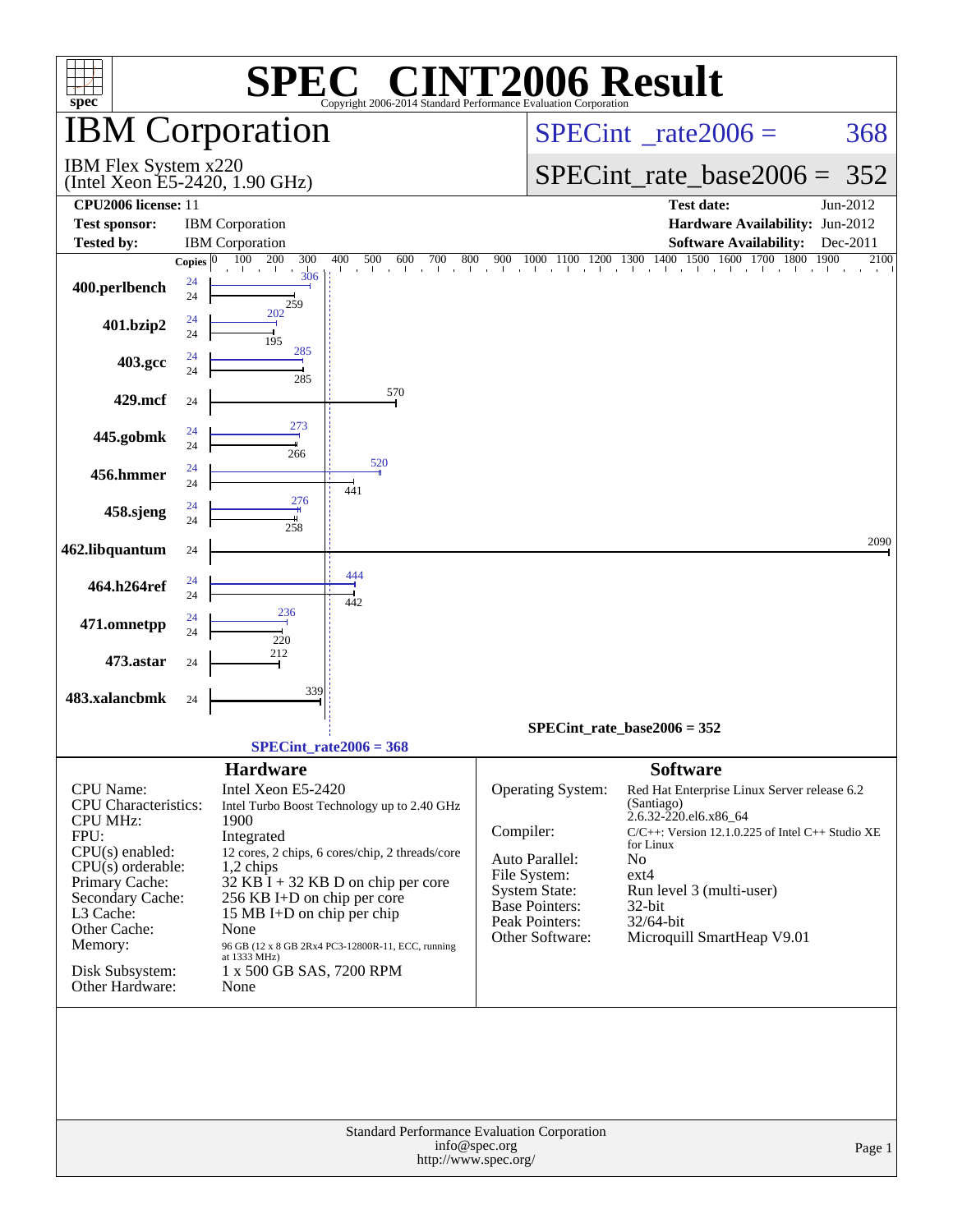

## IBM Corporation

## SPECint rate $2006 = 368$

#### IBM Flex System x220

(Intel Xeon E5-2420, 1.90 GHz)

[SPECint\\_rate\\_base2006 =](http://www.spec.org/auto/cpu2006/Docs/result-fields.html#SPECintratebase2006) 352

**[CPU2006 license:](http://www.spec.org/auto/cpu2006/Docs/result-fields.html#CPU2006license)** 11 **[Test date:](http://www.spec.org/auto/cpu2006/Docs/result-fields.html#Testdate)** Jun-2012 **[Test sponsor:](http://www.spec.org/auto/cpu2006/Docs/result-fields.html#Testsponsor)** IBM Corporation **[Hardware Availability:](http://www.spec.org/auto/cpu2006/Docs/result-fields.html#HardwareAvailability)** Jun-2012 **[Tested by:](http://www.spec.org/auto/cpu2006/Docs/result-fields.html#Testedby)** IBM Corporation **[Software Availability:](http://www.spec.org/auto/cpu2006/Docs/result-fields.html#SoftwareAvailability)** Dec-2011

#### **[Results Table](http://www.spec.org/auto/cpu2006/Docs/result-fields.html#ResultsTable)**

|                                                                                                          | <b>Base</b>   |                |       |                |            |                |                  | <b>Peak</b>   |                |              |                |              |                |              |
|----------------------------------------------------------------------------------------------------------|---------------|----------------|-------|----------------|------------|----------------|------------------|---------------|----------------|--------------|----------------|--------------|----------------|--------------|
| <b>Benchmark</b>                                                                                         | <b>Copies</b> | <b>Seconds</b> | Ratio | <b>Seconds</b> | Ratio      | <b>Seconds</b> | Ratio            | <b>Copies</b> | <b>Seconds</b> | <b>Ratio</b> | <b>Seconds</b> | <b>Ratio</b> | <b>Seconds</b> | <b>Ratio</b> |
| 400.perlbench                                                                                            | 24            | 906            | 259   | 905            | 259        | 905            | 259 <sub>l</sub> | 24            | 767            | 306          | 767            | 306          | 765            | 307          |
| 401.bzip2                                                                                                | 24            | 1185           | 195   | 1203           | 192        | 1188           | 195              | 24            | 1147           | 202          | 1147           | 202          | 1147           | 202          |
| $403.\mathrm{gcc}$                                                                                       | 24            | 676            | 286   | 681            | 284        | 678            | 285              | 24            | 679            | 285          | 681            | 284          | 678            | 285          |
| $429$ .mcf                                                                                               | 24            | 382            | 573   | 384            | 570        | 384            | 570l             | 24            | 382            | 573          | 384            | 570          | 384            | 570          |
| $445$ .gobmk                                                                                             | 24            | 945            | 266   | 967            | <b>260</b> | 943            | 267              | 24            | 923            | 273          | 923            | 273          | 923            | 273          |
| 456.hmmer                                                                                                | 24            | 507            | 441   | 509            | 440        | 508            | 441              | 24            | 427            | 524          | 431            | 520          | 431            | 520          |
| $458$ .sjeng                                                                                             | 24            | 1125           | 258   | 1096           | 265        | 1126           | 258              | 24            | 1047           | 277          | 1076           | 270          | 1052           | 276          |
| 462.libquantum                                                                                           | 24            | 238            | 2090  | 238            | 2090       | 238            | 2090             | 24            | 238            | 2090         | 238            | 2090         | 238            | 2090         |
| 464.h264ref                                                                                              | 24            | 1198           | 443   | 1204           | 441        | 1203           | 442              | 24            | 1195           | 444          | 1199           | 443          | 1188           | 447          |
| 471.omnetpp                                                                                              | 24            | 681            | 220   | 683            | 220        | 682            | 220              | 24            | 636            | 236          | 637            | 235          | 637            | 236          |
| $473$ . astar                                                                                            | 24            | 796            | 212   | 794            | 212        | 798            | 211              | 24            | 796            | 212          | 794            | 212          | 798            | 211          |
| 483.xalancbmk                                                                                            | 24            | 488            | 339   | 491            | 337        | 486            | 340l             | 24            | 488            | 339          | 491            | 337          | 486            | 340          |
| Results appear in the order in which they were run. Bold underlined text indicates a median measurement. |               |                |       |                |            |                |                  |               |                |              |                |              |                |              |

#### **[Submit Notes](http://www.spec.org/auto/cpu2006/Docs/result-fields.html#SubmitNotes)**

 The numactl mechanism was used to bind copies to processors. The config file option 'submit' was used to generate numactl commands to bind each copy to a specific processor. For details, please see the config file.

### **[Operating System Notes](http://www.spec.org/auto/cpu2006/Docs/result-fields.html#OperatingSystemNotes)**

Stack size set to unlimited using "ulimit -s unlimited"

#### **[Platform Notes](http://www.spec.org/auto/cpu2006/Docs/result-fields.html#PlatformNotes)**

 Operating Mode set to Maximum Perfomance in BIOS Sysinfo program /cpu2006.1.2/config/sysinfo.rev6800 \$Rev: 6800 \$ \$Date:: 2011-10-11 #\$ 6f2ebdff5032aaa42e583f96b07f99d3 running on kestral-pete Sat Jun 2 20:38:26 2012 This section contains SUT (System Under Test) info as seen by some common utilities. To remove or add to this section, see: <http://www.spec.org/cpu2006/Docs/config.html#sysinfo> From /proc/cpuinfo model name : Intel(R) Xeon(R) CPU E5-2420 0 @ 1.90GHz 2 "physical id"s (chips) 24 "processors" cores, siblings (Caution: counting these is hw and system dependent. The following excerpts from /proc/cpuinfo might not be reliable. Use with caution.) cpu cores : 6 Continued on next page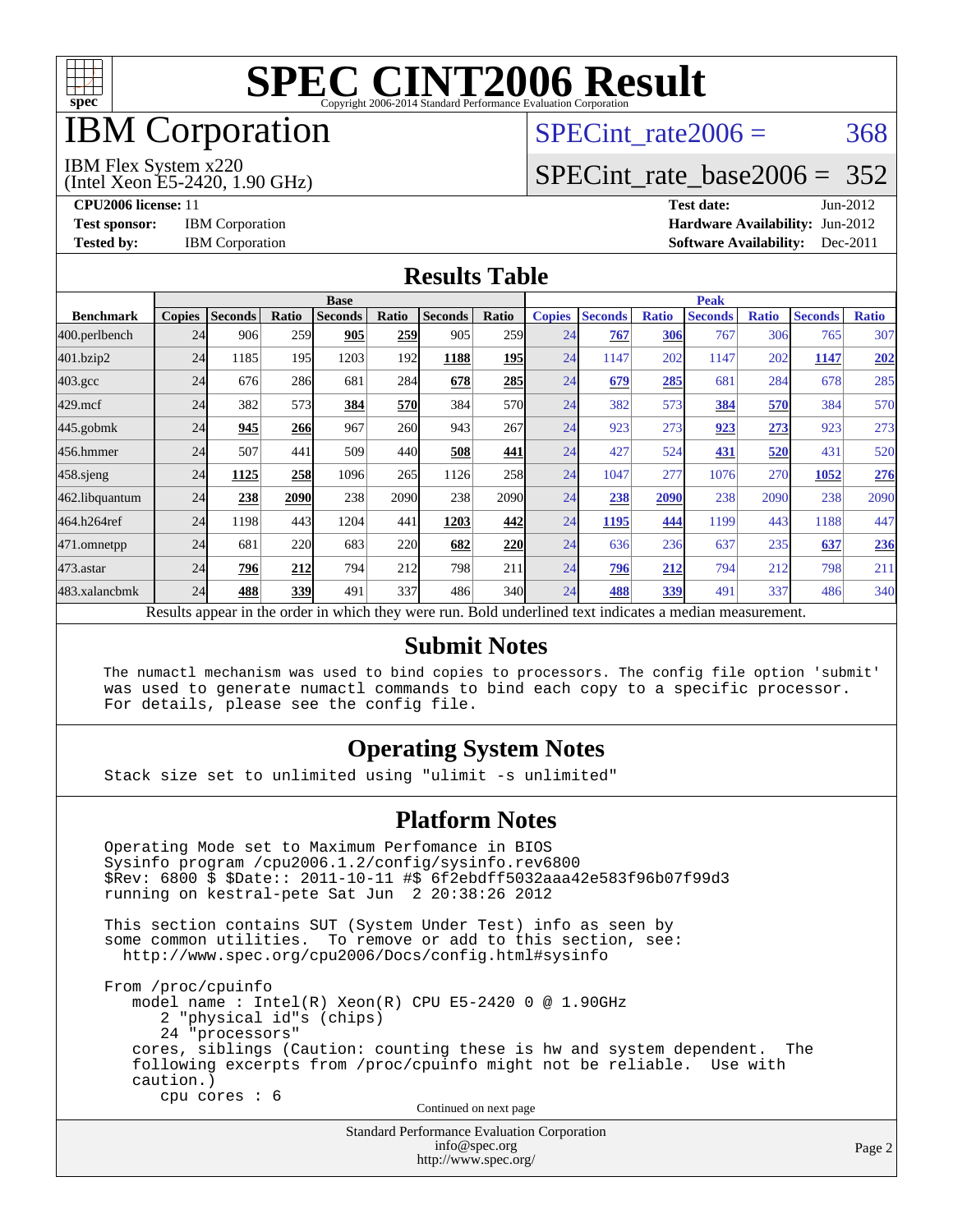

IBM Corporation

SPECint rate $2006 = 368$ 

[SPECint\\_rate\\_base2006 =](http://www.spec.org/auto/cpu2006/Docs/result-fields.html#SPECintratebase2006) 352

IBM Flex System x220

**[Test sponsor:](http://www.spec.org/auto/cpu2006/Docs/result-fields.html#Testsponsor)** IBM Corporation **[Hardware Availability:](http://www.spec.org/auto/cpu2006/Docs/result-fields.html#HardwareAvailability)** Jun-2012 **[Tested by:](http://www.spec.org/auto/cpu2006/Docs/result-fields.html#Testedby)** IBM Corporation **IBM** Corporation **[Software Availability:](http://www.spec.org/auto/cpu2006/Docs/result-fields.html#SoftwareAvailability)** Dec-2011

(Intel Xeon E5-2420, 1.90 GHz)

**[CPU2006 license:](http://www.spec.org/auto/cpu2006/Docs/result-fields.html#CPU2006license)** 11 **[Test date:](http://www.spec.org/auto/cpu2006/Docs/result-fields.html#Testdate)** Jun-2012

#### **[Platform Notes \(Continued\)](http://www.spec.org/auto/cpu2006/Docs/result-fields.html#PlatformNotes)**

 siblings : 12 physical 0: cores 0 1 2 3 4 5 physical 1: cores 0 1 2 3 4 5 cache size : 15360 KB From /proc/meminfo<br>MemTotal: 99043528 kB HugePages\_Total: 0<br>Hugepagesize: 2048 kB Hugepagesize: /usr/bin/lsb\_release -d Red Hat Enterprise Linux Server release 6.2 (Santiago) From /etc/\*release\* /etc/\*version\* redhat-release: Red Hat Enterprise Linux Server release 6.2 (Santiago) system-release: Red Hat Enterprise Linux Server release 6.2 (Santiago) system-release-cpe: cpe:/o:redhat:enterprise\_linux:6server:ga:server uname -a: Linux kestral-pete 2.6.32-220.el6.x86\_64 #1 SMP Wed Nov 9 08:03:13 EST 2011 x86\_64 x86\_64 x86\_64 GNU/Linux run-level 3 Jun 2 19:39 SPEC is set to: /cpu2006.1.2<br>Filesystem Type Size Type Size Used Avail Use% Mounted on /dev/mapper/vg\_kestralpete-lv\_root ext4 449G 6.1G 420G 2% / Additional information from dmidecode: Memory: 12x Micron 36JSF1G72PZ-1G6M1 8 GB 1600 MHz 2 rank (End of data from sysinfo program)

#### **[General Notes](http://www.spec.org/auto/cpu2006/Docs/result-fields.html#GeneralNotes)**

Environment variables set by runspec before the start of the run: LD\_LIBRARY\_PATH = "/cpu2006.1.2/libs/32:/cpu2006.1.2/libs/64"

 Binaries compiled on a system with 1x Core i7-860 CPU + 8GB memory using RHEL5.5 Transparent Huge Pages enabled with: echo always > /sys/kernel/mm/redhat\_transparent\_hugepage/enabled Filesystem page cache cleared with: echo 1> /proc/sys/vm/drop\_caches runspec command invoked through numactl i.e.: numactl --interleave=all runspec <etc>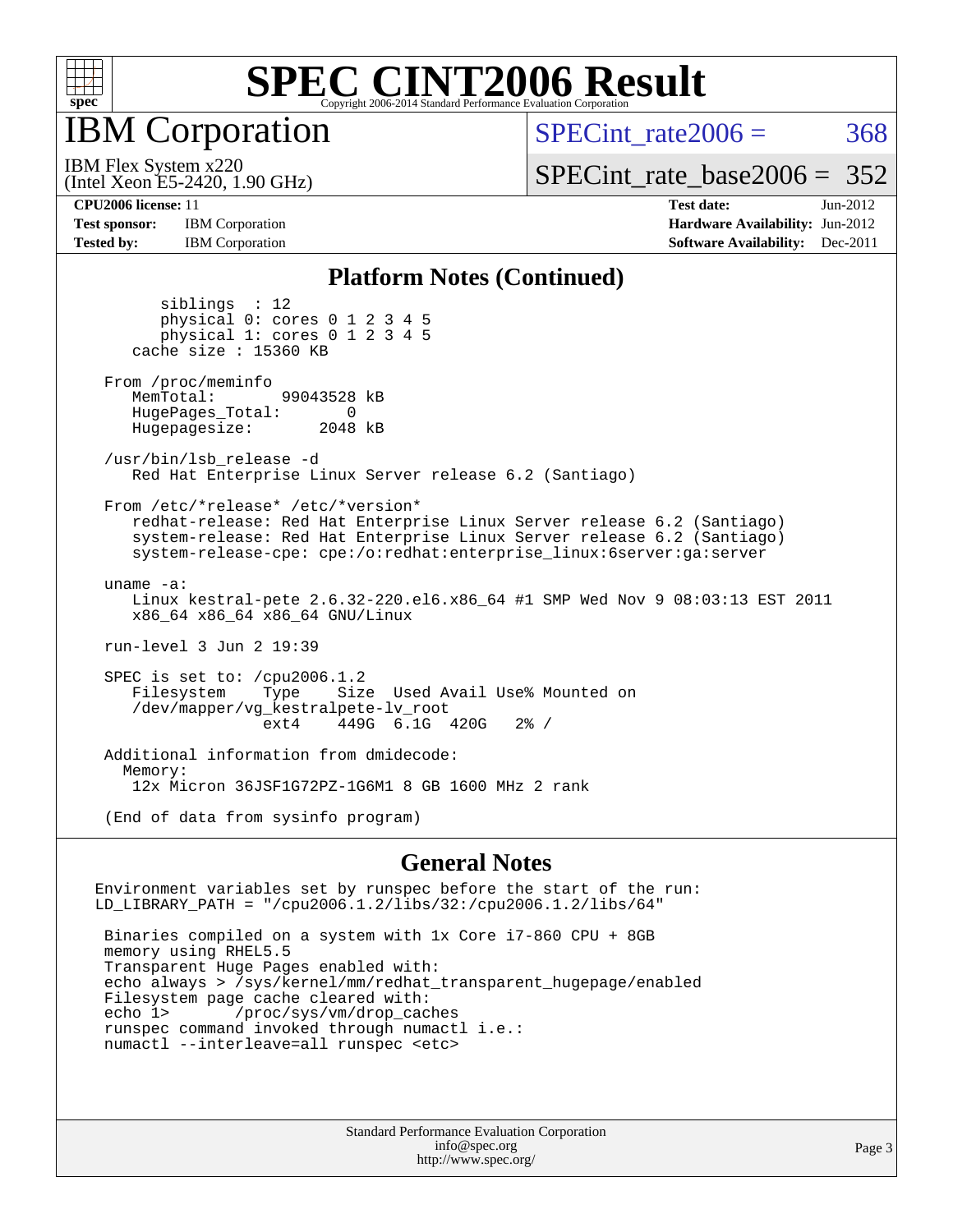

# IBM Corporation

SPECint rate $2006 = 368$ 

(Intel Xeon E5-2420, 1.90 GHz) IBM Flex System x220

[SPECint\\_rate\\_base2006 =](http://www.spec.org/auto/cpu2006/Docs/result-fields.html#SPECintratebase2006) 352

**[Test sponsor:](http://www.spec.org/auto/cpu2006/Docs/result-fields.html#Testsponsor)** IBM Corporation **[Hardware Availability:](http://www.spec.org/auto/cpu2006/Docs/result-fields.html#HardwareAvailability)** Jun-2012

**[CPU2006 license:](http://www.spec.org/auto/cpu2006/Docs/result-fields.html#CPU2006license)** 11 **[Test date:](http://www.spec.org/auto/cpu2006/Docs/result-fields.html#Testdate)** Jun-2012 **[Tested by:](http://www.spec.org/auto/cpu2006/Docs/result-fields.html#Testedby)** IBM Corporation **[Software Availability:](http://www.spec.org/auto/cpu2006/Docs/result-fields.html#SoftwareAvailability)** Dec-2011

## **[Base Compiler Invocation](http://www.spec.org/auto/cpu2006/Docs/result-fields.html#BaseCompilerInvocation)**

[C benchmarks](http://www.spec.org/auto/cpu2006/Docs/result-fields.html#Cbenchmarks):  $\text{icc}$   $-\text{m32}$ 

[C++ benchmarks:](http://www.spec.org/auto/cpu2006/Docs/result-fields.html#CXXbenchmarks) [icpc -m32](http://www.spec.org/cpu2006/results/res2012q3/cpu2006-20120618-23021.flags.html#user_CXXbase_intel_icpc_4e5a5ef1a53fd332b3c49e69c3330699)

### **[Base Portability Flags](http://www.spec.org/auto/cpu2006/Docs/result-fields.html#BasePortabilityFlags)**

 400.perlbench: [-DSPEC\\_CPU\\_LINUX\\_IA32](http://www.spec.org/cpu2006/results/res2012q3/cpu2006-20120618-23021.flags.html#b400.perlbench_baseCPORTABILITY_DSPEC_CPU_LINUX_IA32) 462.libquantum: [-DSPEC\\_CPU\\_LINUX](http://www.spec.org/cpu2006/results/res2012q3/cpu2006-20120618-23021.flags.html#b462.libquantum_baseCPORTABILITY_DSPEC_CPU_LINUX) 483.xalancbmk: [-DSPEC\\_CPU\\_LINUX](http://www.spec.org/cpu2006/results/res2012q3/cpu2006-20120618-23021.flags.html#b483.xalancbmk_baseCXXPORTABILITY_DSPEC_CPU_LINUX)

### **[Base Optimization Flags](http://www.spec.org/auto/cpu2006/Docs/result-fields.html#BaseOptimizationFlags)**

[C benchmarks](http://www.spec.org/auto/cpu2006/Docs/result-fields.html#Cbenchmarks):

[-xSSE4.2](http://www.spec.org/cpu2006/results/res2012q3/cpu2006-20120618-23021.flags.html#user_CCbase_f-xSSE42_f91528193cf0b216347adb8b939d4107) [-ipo](http://www.spec.org/cpu2006/results/res2012q3/cpu2006-20120618-23021.flags.html#user_CCbase_f-ipo) [-O3](http://www.spec.org/cpu2006/results/res2012q3/cpu2006-20120618-23021.flags.html#user_CCbase_f-O3) [-no-prec-div](http://www.spec.org/cpu2006/results/res2012q3/cpu2006-20120618-23021.flags.html#user_CCbase_f-no-prec-div) [-opt-prefetch](http://www.spec.org/cpu2006/results/res2012q3/cpu2006-20120618-23021.flags.html#user_CCbase_f-opt-prefetch) [-opt-mem-layout-trans=3](http://www.spec.org/cpu2006/results/res2012q3/cpu2006-20120618-23021.flags.html#user_CCbase_f-opt-mem-layout-trans_a7b82ad4bd7abf52556d4961a2ae94d5)

[C++ benchmarks:](http://www.spec.org/auto/cpu2006/Docs/result-fields.html#CXXbenchmarks)

[-xSSE4.2](http://www.spec.org/cpu2006/results/res2012q3/cpu2006-20120618-23021.flags.html#user_CXXbase_f-xSSE42_f91528193cf0b216347adb8b939d4107) [-ipo](http://www.spec.org/cpu2006/results/res2012q3/cpu2006-20120618-23021.flags.html#user_CXXbase_f-ipo) [-O3](http://www.spec.org/cpu2006/results/res2012q3/cpu2006-20120618-23021.flags.html#user_CXXbase_f-O3) [-no-prec-div](http://www.spec.org/cpu2006/results/res2012q3/cpu2006-20120618-23021.flags.html#user_CXXbase_f-no-prec-div) [-opt-prefetch](http://www.spec.org/cpu2006/results/res2012q3/cpu2006-20120618-23021.flags.html#user_CXXbase_f-opt-prefetch) [-opt-mem-layout-trans=3](http://www.spec.org/cpu2006/results/res2012q3/cpu2006-20120618-23021.flags.html#user_CXXbase_f-opt-mem-layout-trans_a7b82ad4bd7abf52556d4961a2ae94d5) [-Wl,-z,muldefs](http://www.spec.org/cpu2006/results/res2012q3/cpu2006-20120618-23021.flags.html#user_CXXbase_link_force_multiple1_74079c344b956b9658436fd1b6dd3a8a) [-L/smartheap -lsmartheap](http://www.spec.org/cpu2006/results/res2012q3/cpu2006-20120618-23021.flags.html#user_CXXbase_SmartHeap_7c9e394a5779e1a7fec7c221e123830c)

### **[Base Other Flags](http://www.spec.org/auto/cpu2006/Docs/result-fields.html#BaseOtherFlags)**

[C benchmarks](http://www.spec.org/auto/cpu2006/Docs/result-fields.html#Cbenchmarks):

403.gcc: [-Dalloca=\\_alloca](http://www.spec.org/cpu2006/results/res2012q3/cpu2006-20120618-23021.flags.html#b403.gcc_baseEXTRA_CFLAGS_Dalloca_be3056838c12de2578596ca5467af7f3)

## **[Peak Compiler Invocation](http://www.spec.org/auto/cpu2006/Docs/result-fields.html#PeakCompilerInvocation)**

[C benchmarks \(except as noted below\)](http://www.spec.org/auto/cpu2006/Docs/result-fields.html#Cbenchmarksexceptasnotedbelow): [icc -m32](http://www.spec.org/cpu2006/results/res2012q3/cpu2006-20120618-23021.flags.html#user_CCpeak_intel_icc_5ff4a39e364c98233615fdd38438c6f2) 400.perlbench: [icc -m64](http://www.spec.org/cpu2006/results/res2012q3/cpu2006-20120618-23021.flags.html#user_peakCCLD400_perlbench_intel_icc_64bit_bda6cc9af1fdbb0edc3795bac97ada53) 401.bzip2: [icc -m64](http://www.spec.org/cpu2006/results/res2012q3/cpu2006-20120618-23021.flags.html#user_peakCCLD401_bzip2_intel_icc_64bit_bda6cc9af1fdbb0edc3795bac97ada53)

456.hmmer: [icc -m64](http://www.spec.org/cpu2006/results/res2012q3/cpu2006-20120618-23021.flags.html#user_peakCCLD456_hmmer_intel_icc_64bit_bda6cc9af1fdbb0edc3795bac97ada53)

458.sjeng: [icc -m64](http://www.spec.org/cpu2006/results/res2012q3/cpu2006-20120618-23021.flags.html#user_peakCCLD458_sjeng_intel_icc_64bit_bda6cc9af1fdbb0edc3795bac97ada53)

```
C++ benchmarks: 
icpc -m32
```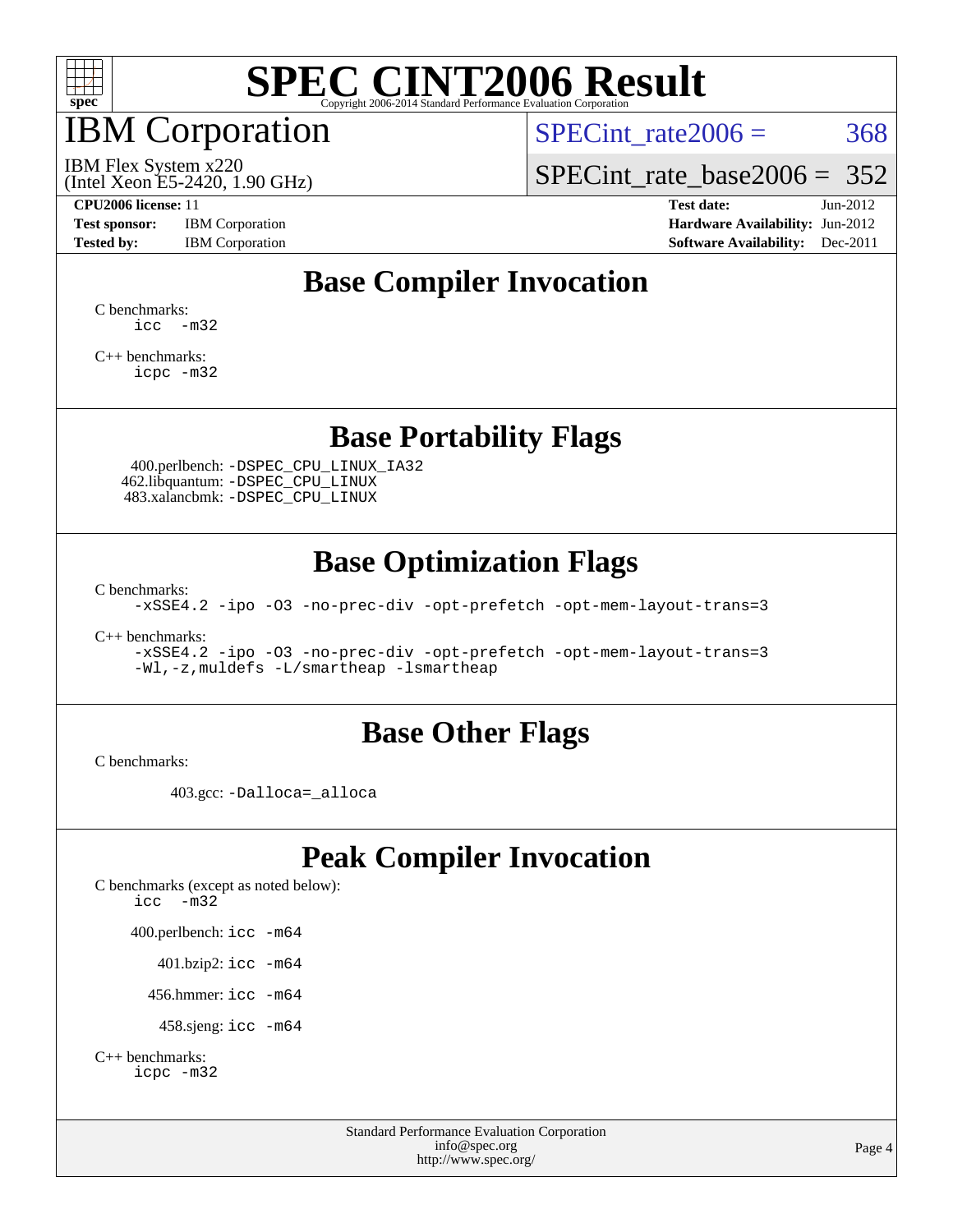

IBM Corporation

SPECint rate $2006 = 368$ 

(Intel Xeon E5-2420, 1.90 GHz) IBM Flex System x220

SPECint rate base  $2006 = 352$ 

**[CPU2006 license:](http://www.spec.org/auto/cpu2006/Docs/result-fields.html#CPU2006license)** 11 **[Test date:](http://www.spec.org/auto/cpu2006/Docs/result-fields.html#Testdate)** Jun-2012 **[Test sponsor:](http://www.spec.org/auto/cpu2006/Docs/result-fields.html#Testsponsor)** IBM Corporation **[Hardware Availability:](http://www.spec.org/auto/cpu2006/Docs/result-fields.html#HardwareAvailability)** Jun-2012 **[Tested by:](http://www.spec.org/auto/cpu2006/Docs/result-fields.html#Testedby)** IBM Corporation **IBM** Corporation **[Software Availability:](http://www.spec.org/auto/cpu2006/Docs/result-fields.html#SoftwareAvailability)** Dec-2011

### **[Peak Portability Flags](http://www.spec.org/auto/cpu2006/Docs/result-fields.html#PeakPortabilityFlags)**

 400.perlbench: [-DSPEC\\_CPU\\_LP64](http://www.spec.org/cpu2006/results/res2012q3/cpu2006-20120618-23021.flags.html#b400.perlbench_peakCPORTABILITY_DSPEC_CPU_LP64) [-DSPEC\\_CPU\\_LINUX\\_X64](http://www.spec.org/cpu2006/results/res2012q3/cpu2006-20120618-23021.flags.html#b400.perlbench_peakCPORTABILITY_DSPEC_CPU_LINUX_X64) 401.bzip2: [-DSPEC\\_CPU\\_LP64](http://www.spec.org/cpu2006/results/res2012q3/cpu2006-20120618-23021.flags.html#suite_peakCPORTABILITY401_bzip2_DSPEC_CPU_LP64) 456.hmmer: [-DSPEC\\_CPU\\_LP64](http://www.spec.org/cpu2006/results/res2012q3/cpu2006-20120618-23021.flags.html#suite_peakCPORTABILITY456_hmmer_DSPEC_CPU_LP64) 458.sjeng: [-DSPEC\\_CPU\\_LP64](http://www.spec.org/cpu2006/results/res2012q3/cpu2006-20120618-23021.flags.html#suite_peakCPORTABILITY458_sjeng_DSPEC_CPU_LP64) 462.libquantum: [-DSPEC\\_CPU\\_LINUX](http://www.spec.org/cpu2006/results/res2012q3/cpu2006-20120618-23021.flags.html#b462.libquantum_peakCPORTABILITY_DSPEC_CPU_LINUX) 483.xalancbmk: [-DSPEC\\_CPU\\_LINUX](http://www.spec.org/cpu2006/results/res2012q3/cpu2006-20120618-23021.flags.html#b483.xalancbmk_peakCXXPORTABILITY_DSPEC_CPU_LINUX)

## **[Peak Optimization Flags](http://www.spec.org/auto/cpu2006/Docs/result-fields.html#PeakOptimizationFlags)**

[C benchmarks](http://www.spec.org/auto/cpu2006/Docs/result-fields.html#Cbenchmarks):

 400.perlbench: [-xSSE4.2](http://www.spec.org/cpu2006/results/res2012q3/cpu2006-20120618-23021.flags.html#user_peakPASS2_CFLAGSPASS2_LDCFLAGS400_perlbench_f-xSSE42_f91528193cf0b216347adb8b939d4107)(pass 2) [-prof-gen](http://www.spec.org/cpu2006/results/res2012q3/cpu2006-20120618-23021.flags.html#user_peakPASS1_CFLAGSPASS1_LDCFLAGS400_perlbench_prof_gen_e43856698f6ca7b7e442dfd80e94a8fc)(pass 1) [-ipo](http://www.spec.org/cpu2006/results/res2012q3/cpu2006-20120618-23021.flags.html#user_peakPASS2_CFLAGSPASS2_LDCFLAGS400_perlbench_f-ipo)(pass 2) [-O3](http://www.spec.org/cpu2006/results/res2012q3/cpu2006-20120618-23021.flags.html#user_peakPASS2_CFLAGSPASS2_LDCFLAGS400_perlbench_f-O3)(pass 2) [-no-prec-div](http://www.spec.org/cpu2006/results/res2012q3/cpu2006-20120618-23021.flags.html#user_peakPASS2_CFLAGSPASS2_LDCFLAGS400_perlbench_f-no-prec-div)(pass 2) [-prof-use](http://www.spec.org/cpu2006/results/res2012q3/cpu2006-20120618-23021.flags.html#user_peakPASS2_CFLAGSPASS2_LDCFLAGS400_perlbench_prof_use_bccf7792157ff70d64e32fe3e1250b55)(pass 2) [-auto-ilp32](http://www.spec.org/cpu2006/results/res2012q3/cpu2006-20120618-23021.flags.html#user_peakCOPTIMIZE400_perlbench_f-auto-ilp32)  $401.bzip2: -xSSE4.2(pass 2) -prof-qen(pass 1) -ipo(pass 2)$  $401.bzip2: -xSSE4.2(pass 2) -prof-qen(pass 1) -ipo(pass 2)$  $401.bzip2: -xSSE4.2(pass 2) -prof-qen(pass 1) -ipo(pass 2)$  $401.bzip2: -xSSE4.2(pass 2) -prof-qen(pass 1) -ipo(pass 2)$  $401.bzip2: -xSSE4.2(pass 2) -prof-qen(pass 1) -ipo(pass 2)$ [-O3](http://www.spec.org/cpu2006/results/res2012q3/cpu2006-20120618-23021.flags.html#user_peakPASS2_CFLAGSPASS2_LDCFLAGS401_bzip2_f-O3)(pass 2) [-no-prec-div](http://www.spec.org/cpu2006/results/res2012q3/cpu2006-20120618-23021.flags.html#user_peakPASS2_CFLAGSPASS2_LDCFLAGS401_bzip2_f-no-prec-div)(pass 2) [-prof-use](http://www.spec.org/cpu2006/results/res2012q3/cpu2006-20120618-23021.flags.html#user_peakPASS2_CFLAGSPASS2_LDCFLAGS401_bzip2_prof_use_bccf7792157ff70d64e32fe3e1250b55)(pass 2) [-opt-prefetch](http://www.spec.org/cpu2006/results/res2012q3/cpu2006-20120618-23021.flags.html#user_peakCOPTIMIZE401_bzip2_f-opt-prefetch) [-auto-ilp32](http://www.spec.org/cpu2006/results/res2012q3/cpu2006-20120618-23021.flags.html#user_peakCOPTIMIZE401_bzip2_f-auto-ilp32) [-ansi-alias](http://www.spec.org/cpu2006/results/res2012q3/cpu2006-20120618-23021.flags.html#user_peakCOPTIMIZE401_bzip2_f-ansi-alias) 403.gcc: [-xSSE4.2](http://www.spec.org/cpu2006/results/res2012q3/cpu2006-20120618-23021.flags.html#user_peakCOPTIMIZE403_gcc_f-xSSE42_f91528193cf0b216347adb8b939d4107) [-ipo](http://www.spec.org/cpu2006/results/res2012q3/cpu2006-20120618-23021.flags.html#user_peakCOPTIMIZE403_gcc_f-ipo) [-O3](http://www.spec.org/cpu2006/results/res2012q3/cpu2006-20120618-23021.flags.html#user_peakCOPTIMIZE403_gcc_f-O3) [-no-prec-div](http://www.spec.org/cpu2006/results/res2012q3/cpu2006-20120618-23021.flags.html#user_peakCOPTIMIZE403_gcc_f-no-prec-div) 429.mcf: basepeak = yes 445.gobmk: [-xSSE4.2](http://www.spec.org/cpu2006/results/res2012q3/cpu2006-20120618-23021.flags.html#user_peakPASS2_CFLAGSPASS2_LDCFLAGS445_gobmk_f-xSSE42_f91528193cf0b216347adb8b939d4107)(pass 2) [-prof-gen](http://www.spec.org/cpu2006/results/res2012q3/cpu2006-20120618-23021.flags.html#user_peakPASS1_CFLAGSPASS1_LDCFLAGS445_gobmk_prof_gen_e43856698f6ca7b7e442dfd80e94a8fc)(pass 1) [-prof-use](http://www.spec.org/cpu2006/results/res2012q3/cpu2006-20120618-23021.flags.html#user_peakPASS2_CFLAGSPASS2_LDCFLAGS445_gobmk_prof_use_bccf7792157ff70d64e32fe3e1250b55)(pass 2) [-ansi-alias](http://www.spec.org/cpu2006/results/res2012q3/cpu2006-20120618-23021.flags.html#user_peakCOPTIMIZE445_gobmk_f-ansi-alias) [-opt-mem-layout-trans=3](http://www.spec.org/cpu2006/results/res2012q3/cpu2006-20120618-23021.flags.html#user_peakCOPTIMIZE445_gobmk_f-opt-mem-layout-trans_a7b82ad4bd7abf52556d4961a2ae94d5) 456.hmmer: [-xSSE4.2](http://www.spec.org/cpu2006/results/res2012q3/cpu2006-20120618-23021.flags.html#user_peakCOPTIMIZE456_hmmer_f-xSSE42_f91528193cf0b216347adb8b939d4107) [-ipo](http://www.spec.org/cpu2006/results/res2012q3/cpu2006-20120618-23021.flags.html#user_peakCOPTIMIZE456_hmmer_f-ipo) [-O3](http://www.spec.org/cpu2006/results/res2012q3/cpu2006-20120618-23021.flags.html#user_peakCOPTIMIZE456_hmmer_f-O3) [-no-prec-div](http://www.spec.org/cpu2006/results/res2012q3/cpu2006-20120618-23021.flags.html#user_peakCOPTIMIZE456_hmmer_f-no-prec-div) [-unroll2](http://www.spec.org/cpu2006/results/res2012q3/cpu2006-20120618-23021.flags.html#user_peakCOPTIMIZE456_hmmer_f-unroll_784dae83bebfb236979b41d2422d7ec2) [-auto-ilp32](http://www.spec.org/cpu2006/results/res2012q3/cpu2006-20120618-23021.flags.html#user_peakCOPTIMIZE456_hmmer_f-auto-ilp32) 458.sjeng: [-xSSE4.2](http://www.spec.org/cpu2006/results/res2012q3/cpu2006-20120618-23021.flags.html#user_peakPASS2_CFLAGSPASS2_LDCFLAGS458_sjeng_f-xSSE42_f91528193cf0b216347adb8b939d4107)(pass 2) [-prof-gen](http://www.spec.org/cpu2006/results/res2012q3/cpu2006-20120618-23021.flags.html#user_peakPASS1_CFLAGSPASS1_LDCFLAGS458_sjeng_prof_gen_e43856698f6ca7b7e442dfd80e94a8fc)(pass 1) [-ipo](http://www.spec.org/cpu2006/results/res2012q3/cpu2006-20120618-23021.flags.html#user_peakPASS2_CFLAGSPASS2_LDCFLAGS458_sjeng_f-ipo)(pass 2) [-O3](http://www.spec.org/cpu2006/results/res2012q3/cpu2006-20120618-23021.flags.html#user_peakPASS2_CFLAGSPASS2_LDCFLAGS458_sjeng_f-O3)(pass 2) [-no-prec-div](http://www.spec.org/cpu2006/results/res2012q3/cpu2006-20120618-23021.flags.html#user_peakPASS2_CFLAGSPASS2_LDCFLAGS458_sjeng_f-no-prec-div)(pass 2) [-prof-use](http://www.spec.org/cpu2006/results/res2012q3/cpu2006-20120618-23021.flags.html#user_peakPASS2_CFLAGSPASS2_LDCFLAGS458_sjeng_prof_use_bccf7792157ff70d64e32fe3e1250b55)(pass 2) [-unroll4](http://www.spec.org/cpu2006/results/res2012q3/cpu2006-20120618-23021.flags.html#user_peakCOPTIMIZE458_sjeng_f-unroll_4e5e4ed65b7fd20bdcd365bec371b81f) [-auto-ilp32](http://www.spec.org/cpu2006/results/res2012q3/cpu2006-20120618-23021.flags.html#user_peakCOPTIMIZE458_sjeng_f-auto-ilp32)  $462$ .libquantum: basepeak = yes 464.h264ref: [-xSSE4.2](http://www.spec.org/cpu2006/results/res2012q3/cpu2006-20120618-23021.flags.html#user_peakPASS2_CFLAGSPASS2_LDCFLAGS464_h264ref_f-xSSE42_f91528193cf0b216347adb8b939d4107)(pass 2) [-prof-gen](http://www.spec.org/cpu2006/results/res2012q3/cpu2006-20120618-23021.flags.html#user_peakPASS1_CFLAGSPASS1_LDCFLAGS464_h264ref_prof_gen_e43856698f6ca7b7e442dfd80e94a8fc)(pass 1) [-ipo](http://www.spec.org/cpu2006/results/res2012q3/cpu2006-20120618-23021.flags.html#user_peakPASS2_CFLAGSPASS2_LDCFLAGS464_h264ref_f-ipo)(pass 2) [-O3](http://www.spec.org/cpu2006/results/res2012q3/cpu2006-20120618-23021.flags.html#user_peakPASS2_CFLAGSPASS2_LDCFLAGS464_h264ref_f-O3)(pass 2) [-no-prec-div](http://www.spec.org/cpu2006/results/res2012q3/cpu2006-20120618-23021.flags.html#user_peakPASS2_CFLAGSPASS2_LDCFLAGS464_h264ref_f-no-prec-div)(pass 2) [-prof-use](http://www.spec.org/cpu2006/results/res2012q3/cpu2006-20120618-23021.flags.html#user_peakPASS2_CFLAGSPASS2_LDCFLAGS464_h264ref_prof_use_bccf7792157ff70d64e32fe3e1250b55)(pass 2) [-unroll2](http://www.spec.org/cpu2006/results/res2012q3/cpu2006-20120618-23021.flags.html#user_peakCOPTIMIZE464_h264ref_f-unroll_784dae83bebfb236979b41d2422d7ec2) [-ansi-alias](http://www.spec.org/cpu2006/results/res2012q3/cpu2006-20120618-23021.flags.html#user_peakCOPTIMIZE464_h264ref_f-ansi-alias) [C++ benchmarks:](http://www.spec.org/auto/cpu2006/Docs/result-fields.html#CXXbenchmarks) 471.omnetpp: [-xSSE4.2](http://www.spec.org/cpu2006/results/res2012q3/cpu2006-20120618-23021.flags.html#user_peakPASS2_CXXFLAGSPASS2_LDCXXFLAGS471_omnetpp_f-xSSE42_f91528193cf0b216347adb8b939d4107)(pass 2) [-prof-gen](http://www.spec.org/cpu2006/results/res2012q3/cpu2006-20120618-23021.flags.html#user_peakPASS1_CXXFLAGSPASS1_LDCXXFLAGS471_omnetpp_prof_gen_e43856698f6ca7b7e442dfd80e94a8fc)(pass 1) [-ipo](http://www.spec.org/cpu2006/results/res2012q3/cpu2006-20120618-23021.flags.html#user_peakPASS2_CXXFLAGSPASS2_LDCXXFLAGS471_omnetpp_f-ipo)(pass 2) [-O3](http://www.spec.org/cpu2006/results/res2012q3/cpu2006-20120618-23021.flags.html#user_peakPASS2_CXXFLAGSPASS2_LDCXXFLAGS471_omnetpp_f-O3)(pass 2) [-no-prec-div](http://www.spec.org/cpu2006/results/res2012q3/cpu2006-20120618-23021.flags.html#user_peakPASS2_CXXFLAGSPASS2_LDCXXFLAGS471_omnetpp_f-no-prec-div)(pass 2) [-prof-use](http://www.spec.org/cpu2006/results/res2012q3/cpu2006-20120618-23021.flags.html#user_peakPASS2_CXXFLAGSPASS2_LDCXXFLAGS471_omnetpp_prof_use_bccf7792157ff70d64e32fe3e1250b55)(pass 2) [-ansi-alias](http://www.spec.org/cpu2006/results/res2012q3/cpu2006-20120618-23021.flags.html#user_peakCXXOPTIMIZE471_omnetpp_f-ansi-alias) [-opt-ra-region-strategy=block](http://www.spec.org/cpu2006/results/res2012q3/cpu2006-20120618-23021.flags.html#user_peakCXXOPTIMIZE471_omnetpp_f-opt-ra-region-strategy_a0a37c372d03933b2a18d4af463c1f69) [-Wl,-z,muldefs](http://www.spec.org/cpu2006/results/res2012q3/cpu2006-20120618-23021.flags.html#user_peakEXTRA_LDFLAGS471_omnetpp_link_force_multiple1_74079c344b956b9658436fd1b6dd3a8a) [-L/smartheap -lsmartheap](http://www.spec.org/cpu2006/results/res2012q3/cpu2006-20120618-23021.flags.html#user_peakEXTRA_LIBS471_omnetpp_SmartHeap_7c9e394a5779e1a7fec7c221e123830c) 473.astar: basepeak = yes

Continued on next page